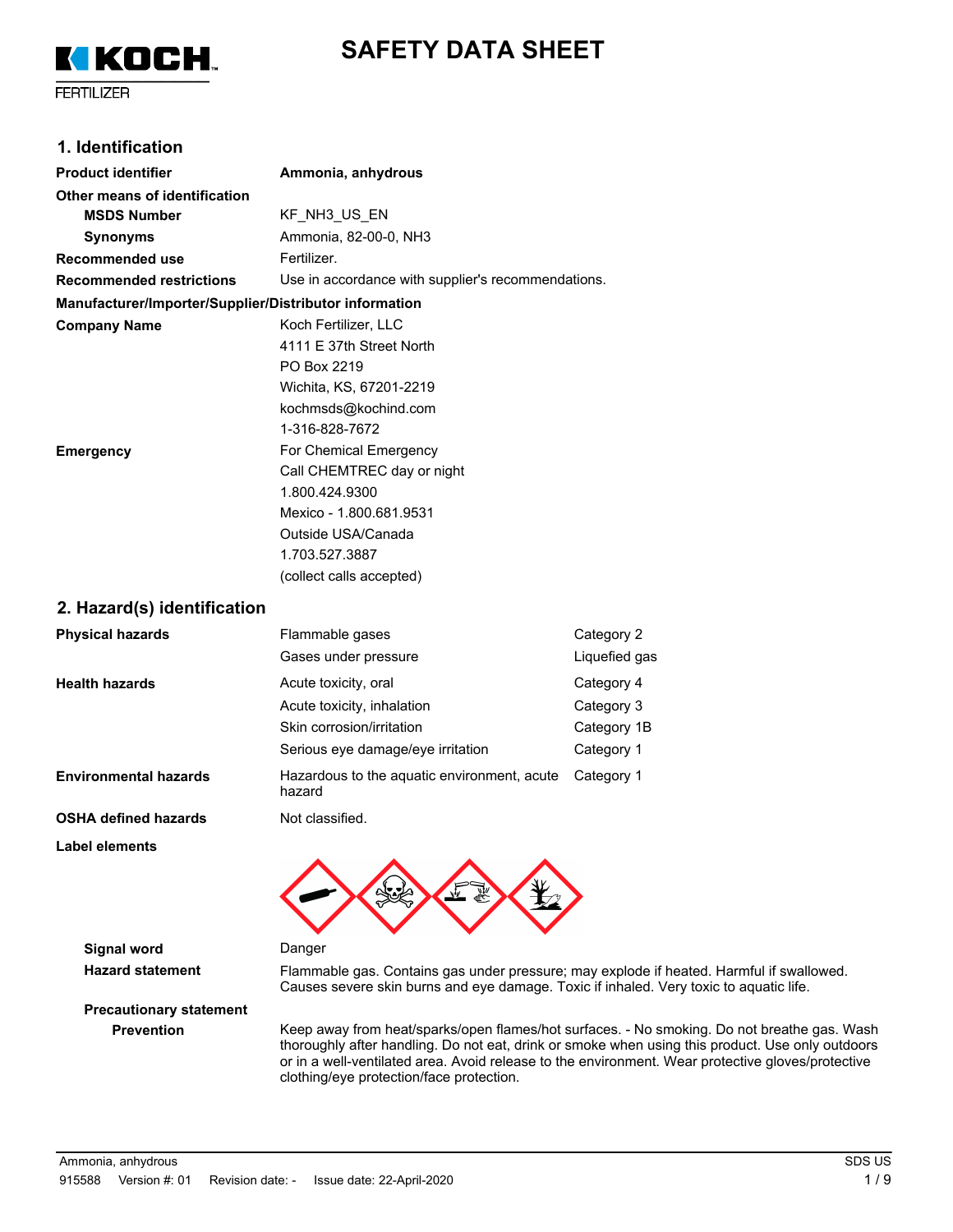| <b>Response</b>                              | If swallowed: Rinse mouth. Do NOT induce vomiting. If on skin (or hair): Take off immediately all<br>contaminated clothing. Rinse skin with water/shower. If inhaled: Remove person to fresh air and<br>keep comfortable for breathing. If in eyes: Rinse cautiously with water for several minutes.<br>Remove contact lenses, if present and easy to do. Continue rinsing. Immediately call a poison<br>center/doctor. Wash contaminated clothing before reuse. Leaking gas fire: Do not extinguish,<br>unless leak can be stopped safely. Eliminate all ignition sources if safe to do so. Collect spillage. |
|----------------------------------------------|----------------------------------------------------------------------------------------------------------------------------------------------------------------------------------------------------------------------------------------------------------------------------------------------------------------------------------------------------------------------------------------------------------------------------------------------------------------------------------------------------------------------------------------------------------------------------------------------------------------|
| <b>Storage</b>                               | Store locked up. Protect from sunlight. Store in a well ventilated place. Keep container tightly<br>closed. Protect from sunlight.                                                                                                                                                                                                                                                                                                                                                                                                                                                                             |
| <b>Disposal</b>                              | Dispose of contents/container in accordance with local/regional/national/international regulations.                                                                                                                                                                                                                                                                                                                                                                                                                                                                                                            |
| Hazard(s) not otherwise<br>classified (HNOC) | None known.                                                                                                                                                                                                                                                                                                                                                                                                                                                                                                                                                                                                    |
| <b>Supplemental information</b>              | None.                                                                                                                                                                                                                                                                                                                                                                                                                                                                                                                                                                                                          |

## **3. Composition/information on ingredients**

| Substances |  |
|------------|--|
|------------|--|

| <b>Chemical name</b>                                                         | Common name and<br>synonyms                                                                                                                                                                                                                                                                                                                                                                                                   | <b>CAS number</b> | $\%$      |
|------------------------------------------------------------------------------|-------------------------------------------------------------------------------------------------------------------------------------------------------------------------------------------------------------------------------------------------------------------------------------------------------------------------------------------------------------------------------------------------------------------------------|-------------------|-----------|
| Ammonia                                                                      |                                                                                                                                                                                                                                                                                                                                                                                                                               | 7664-41-7         | 99-99.8   |
| Water                                                                        |                                                                                                                                                                                                                                                                                                                                                                                                                               | 7732-18-5         | $0.2 - 1$ |
| <b>Composition comments</b>                                                  | All concentrations are in percent by weight unless ingredient is a gas. Gas concentrations are in<br>percent by volume.<br>This Safety Data Sheet is not a guarantee of product specification or NPK value(s). NPK content is<br>on specified sales orders, customer invoices, or product specification sheets obtained from<br>supplier.                                                                                     |                   |           |
| 4. First-aid measures                                                        |                                                                                                                                                                                                                                                                                                                                                                                                                               |                   |           |
| <b>Inhalation</b>                                                            | Remove victim to fresh air and keep at rest in a position comfortable for breathing. Oxygen or<br>artificial respiration if needed. Do not use mouth-to-mouth method if victim inhaled the substance.<br>Induce artificial respiration with the aid of a pocket mask equipped with a one-way valve or other<br>proper respiratory medical device. Call a POISON CENTER or doctor/physician.                                   |                   |           |
| <b>Skin contact</b>                                                          | Take off immediately all contaminated clothing. If frostbite occurs, immerse involved area in warm<br>water (between 100°F/38°C and 110°F/43°C, not exceeding 112°F/44°C). Keep immersed for 20<br>to 40 minutes. Seek medical assistance. Rinse skin with water/shower. Call a physician or poison<br>control center immediately. Chemical burns must be treated by a physician. Wash contaminated<br>clothing before reuse. |                   |           |
| Eye contact                                                                  | Immediately flush eyes with plenty of water for at least 15 minutes. Remove contact lenses, if<br>present and easy to do. Continue rinsing. Call a physician or poison control center immediately. If<br>frostbite occurs, immediately flush eyes with plenty of warm water (not exceeding 105°F/41°C) for<br>at least 15 minutes.                                                                                            |                   |           |
| Ingestion                                                                    | Not likely, due to the form of the product. Call a physician or poison control center immediately.<br>Rinse mouth. Do not induce vomiting. If vomiting occurs, keep head low so that stomach content<br>doesn't get into the lungs.                                                                                                                                                                                           |                   |           |
| <b>Most important</b><br>symptoms/effects, acute and<br>delayed              | Burning pain and severe corrosive skin damage. Causes serious eye damage. Symptoms may<br>include stinging, tearing, redness, swelling, and blurred vision. Permanent eye damage including<br>blindness could result. Cough, shortness of breath, headache, nausea, vomiting.                                                                                                                                                 |                   |           |
| Indication of immediate<br>medical attention and special<br>treatment needed | Provide general supportive measures and treat symptomatically. Chemical burns: Flush with water<br>immediately. While flushing, remove clothes which do not adhere to affected area. Call an<br>ambulance. Continue flushing during transport to hospital. Keep victim warm. Keep victim under<br>observation. Symptoms may be delayed.                                                                                       |                   |           |
| <b>General information</b>                                                   | Ensure that medical personnel are aware of the material(s) involved, and take precautions to<br>protect themselves. Show this safety data sheet to the doctor in attendance.                                                                                                                                                                                                                                                  |                   |           |
| 5. Fire-fighting measures                                                    |                                                                                                                                                                                                                                                                                                                                                                                                                               |                   |           |
| Suitable extinguishing media                                                 | Water fog. Foam. Dry chemical powder. Carbon dioxide (CO2).                                                                                                                                                                                                                                                                                                                                                                   |                   |           |
| <b>Unsuitable extinguishing</b><br>media                                     | None known.                                                                                                                                                                                                                                                                                                                                                                                                                   |                   |           |
| Specific hazards arising from<br>the chemical                                | Vapors may form explosive mixtures with air. Vapors may travel considerable distance to a source<br>of ignition and flash back. During fire, gases hazardous to health may be formed.                                                                                                                                                                                                                                         |                   |           |
| Special protective equipment<br>and precautions for firefighters             | Self-contained breathing apparatus and full protective clothing must be worn in case of fire.                                                                                                                                                                                                                                                                                                                                 |                   |           |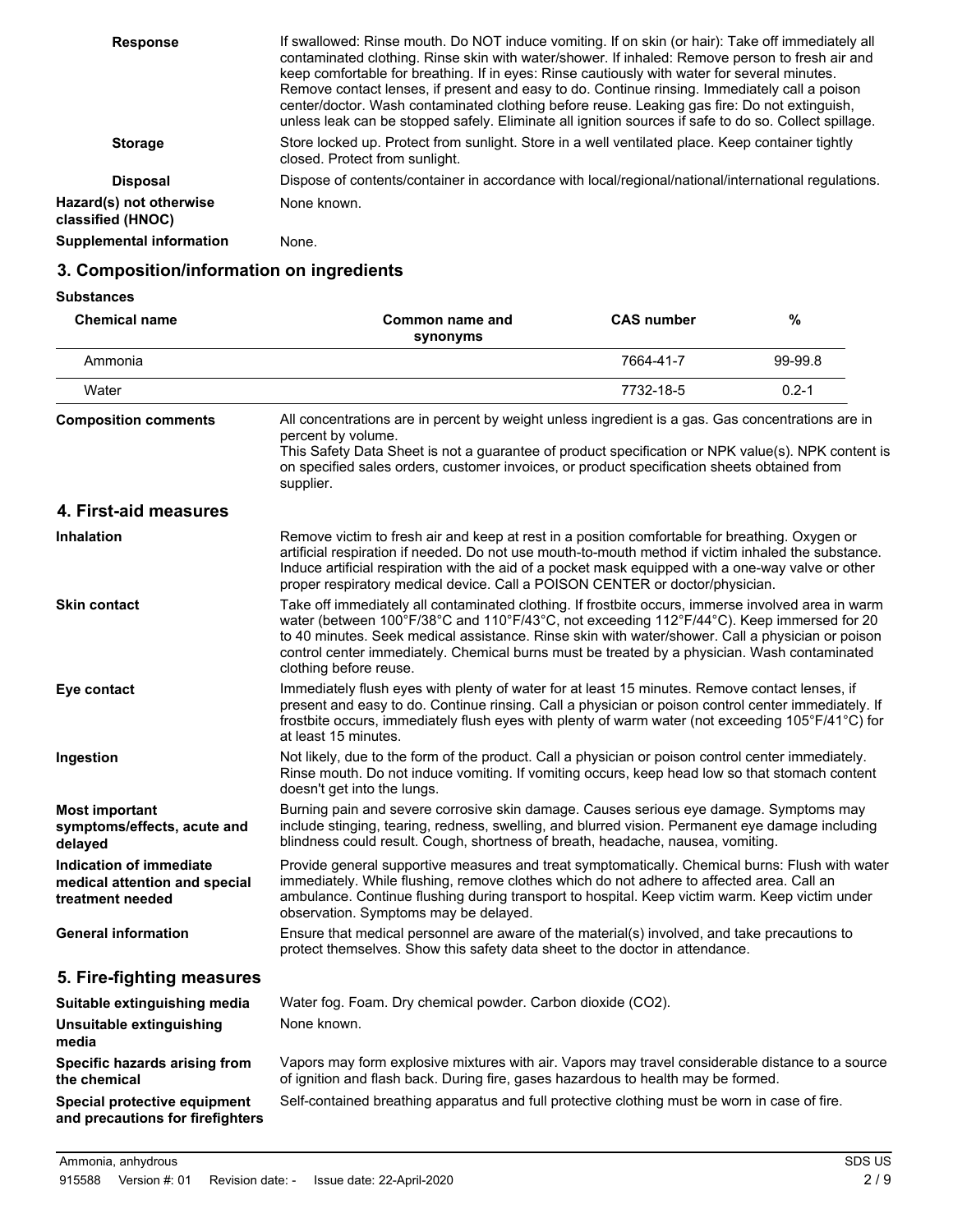| <b>Fire fighting</b><br>equipment/instructions                            | In case of fire and/or explosion do not breathe fumes. DO NOT EXTINGUISH A LEAKING GAS<br>FIRE UNLESS LEAK CAN BE STOPPED. In case of fire: Stop leak if safe to do so. Do not move<br>cargo or vehicle if cargo has been exposed to heat. If tank, rail car or tank truck is involved in a<br>fire, ISOLATE for 800 meters (1/2 mile) in all directions; also consider initial evacuation for 800<br>meters (1/2 mile) in all directions. ALWAYS stay away from tanks engulfed in flame. Move<br>containers from fire area if you can do so without risk. Do not direct water at source of leak or<br>safety devices as icing may occur. Use water spray to cool unopened containers. Withdraw<br>immediately in case of rising sound from venting safety device or any discoloration of tanks due to<br>fire. For massive fire in cargo area, use unmanned hose holder or monitor nozzles, if possible. If<br>not, withdraw and let fire burn out.                                                                                                                                                                                                                                                                                                                                                                                                                                                                                                         |
|---------------------------------------------------------------------------|--------------------------------------------------------------------------------------------------------------------------------------------------------------------------------------------------------------------------------------------------------------------------------------------------------------------------------------------------------------------------------------------------------------------------------------------------------------------------------------------------------------------------------------------------------------------------------------------------------------------------------------------------------------------------------------------------------------------------------------------------------------------------------------------------------------------------------------------------------------------------------------------------------------------------------------------------------------------------------------------------------------------------------------------------------------------------------------------------------------------------------------------------------------------------------------------------------------------------------------------------------------------------------------------------------------------------------------------------------------------------------------------------------------------------------------------------------------|
| <b>Specific methods</b>                                                   | Use standard firefighting procedures and consider the hazards of other involved materials. Cool<br>containers exposed to flames with water until well after the fire is out.                                                                                                                                                                                                                                                                                                                                                                                                                                                                                                                                                                                                                                                                                                                                                                                                                                                                                                                                                                                                                                                                                                                                                                                                                                                                                 |
| <b>General fire hazards</b>                                               | Flammable gas. Contents under pressure. Pressurized container may explode when exposed to<br>heat or flame.                                                                                                                                                                                                                                                                                                                                                                                                                                                                                                                                                                                                                                                                                                                                                                                                                                                                                                                                                                                                                                                                                                                                                                                                                                                                                                                                                  |
| 6. Accidental release measures                                            |                                                                                                                                                                                                                                                                                                                                                                                                                                                                                                                                                                                                                                                                                                                                                                                                                                                                                                                                                                                                                                                                                                                                                                                                                                                                                                                                                                                                                                                              |
| Personal precautions,<br>protective equipment and<br>emergency procedures | Keep unnecessary personnel away. Keep people away from and upwind of spill/leak. Eliminate all<br>ignition sources (no smoking, flares, sparks, or flames in immediate area). Keep out of low areas.<br>Many gases are heavier than air and will spread along ground and collect in low or confined areas<br>(sewers, basements, tanks). Wear appropriate protective equipment and clothing during clean-up.<br>Avoid breathing gas. Emergency personnel need self-contained breathing equipment. Do not<br>touch damaged containers or spilled material unless wearing appropriate protective clothing.<br>Ventilate closed spaces before entering them. Local authorities should be advised if significant<br>spillages cannot be contained. For personal protection, see section 8 of the SDS.                                                                                                                                                                                                                                                                                                                                                                                                                                                                                                                                                                                                                                                            |
| <b>Methods and materials for</b><br>containment and cleaning up           | Stop leak if you can do so without risk. If possible, turn leaking containers so that gas escapes<br>rather than liquid. Use water spray to reduce vapors or divert vapor cloud drift. Isolate area until<br>gas has dispersed. Eliminate all ignition sources (no smoking, flares, sparks, or flames in<br>immediate area). This product is miscible in water. This material is classified as a water pollutant<br>under the Clean Water Act and should be prevented from contaminating soil or from entering<br>sewage and drainage systems which lead to waterways.<br>Large Spills: Dike the spilled material, where this is possible. Absorb in vermiculite, dry sand or<br>earth and place into containers. Following product recovery, flush area with water.                                                                                                                                                                                                                                                                                                                                                                                                                                                                                                                                                                                                                                                                                         |
|                                                                           | Small Spills: Wipe up with absorbent material (e.g. cloth, fleece). Clean surface thoroughly to<br>remove residual contamination.                                                                                                                                                                                                                                                                                                                                                                                                                                                                                                                                                                                                                                                                                                                                                                                                                                                                                                                                                                                                                                                                                                                                                                                                                                                                                                                            |
|                                                                           | Never return spills to original containers for re-use. For waste disposal, see section 13 of the SDS.                                                                                                                                                                                                                                                                                                                                                                                                                                                                                                                                                                                                                                                                                                                                                                                                                                                                                                                                                                                                                                                                                                                                                                                                                                                                                                                                                        |
| <b>Environmental precautions</b>                                          | Avoid release to the environment. Prevent further leakage or spillage if safe to do so. Avoid<br>discharge into drains, water courses or onto the ground.                                                                                                                                                                                                                                                                                                                                                                                                                                                                                                                                                                                                                                                                                                                                                                                                                                                                                                                                                                                                                                                                                                                                                                                                                                                                                                    |
| 7. Handling and storage                                                   |                                                                                                                                                                                                                                                                                                                                                                                                                                                                                                                                                                                                                                                                                                                                                                                                                                                                                                                                                                                                                                                                                                                                                                                                                                                                                                                                                                                                                                                              |
| Precautions for safe handling                                             | Keep away from heat/sparks/open flames/hot surfaces. - No smoking. Do not handle, store or<br>open near an open flame, sources of heat or sources of ignition. Protect material from direct<br>sunlight. All equipment used when handling the product must be grounded. Close valve after each<br>use and when empty. Protect cylinders from physical damage; do not drag, roll, slide, or drop.<br>When moving cylinders, even for short distances, use a cart (trolley, hand truck, etc.) designed to<br>transport cylinders. Suck back of water into the container must be prevented. Do not allow<br>backfeed into the container. Purge air from system before introducing gas. Use only properly<br>specified equipment which is suitable for this product, its supply pressure and temperature.<br>Contact your gas supplier if in doubt. Avoid containers, piping and fittings made of brass, bronze or<br>other copper containing alloys or galvanized metals. Avoid using containers, pipes and fittings<br>made of zinc-clad or copper bearing alloys. Do not get in eyes, on skin, or on clothing. Do not taste<br>or swallow. Avoid breathing gas. Avoid prolonged exposure. When using, do not eat, drink or<br>smoke. Use only outdoors or in a well-ventilated area. Wear appropriate personal protective<br>equipment. Wash hands thoroughly after handling. Avoid release to the environment. Observe<br>good industrial hygiene practices. |
| Conditions for safe storage,<br>including any incompatibilities           | Store locked up. Keep away from heat, sparks and open flame. This material can accumulate<br>static charge which may cause spark and become an ignition source. Prevent electrostatic charge<br>build-up by using common bonding and grounding techniques. Store in a cool, dry place out of<br>direct sunlight. Cylinders should be stored upright, with valve protection cap in place, and firmly<br>secured to prevent falling or being knocked over. Stored containers should be periodically checked<br>for general condition and leakage. Store in original tightly closed container. Store in a<br>well-ventilated place. Store away from incompatible materials (see Section 10 of the SDS).                                                                                                                                                                                                                                                                                                                                                                                                                                                                                                                                                                                                                                                                                                                                                         |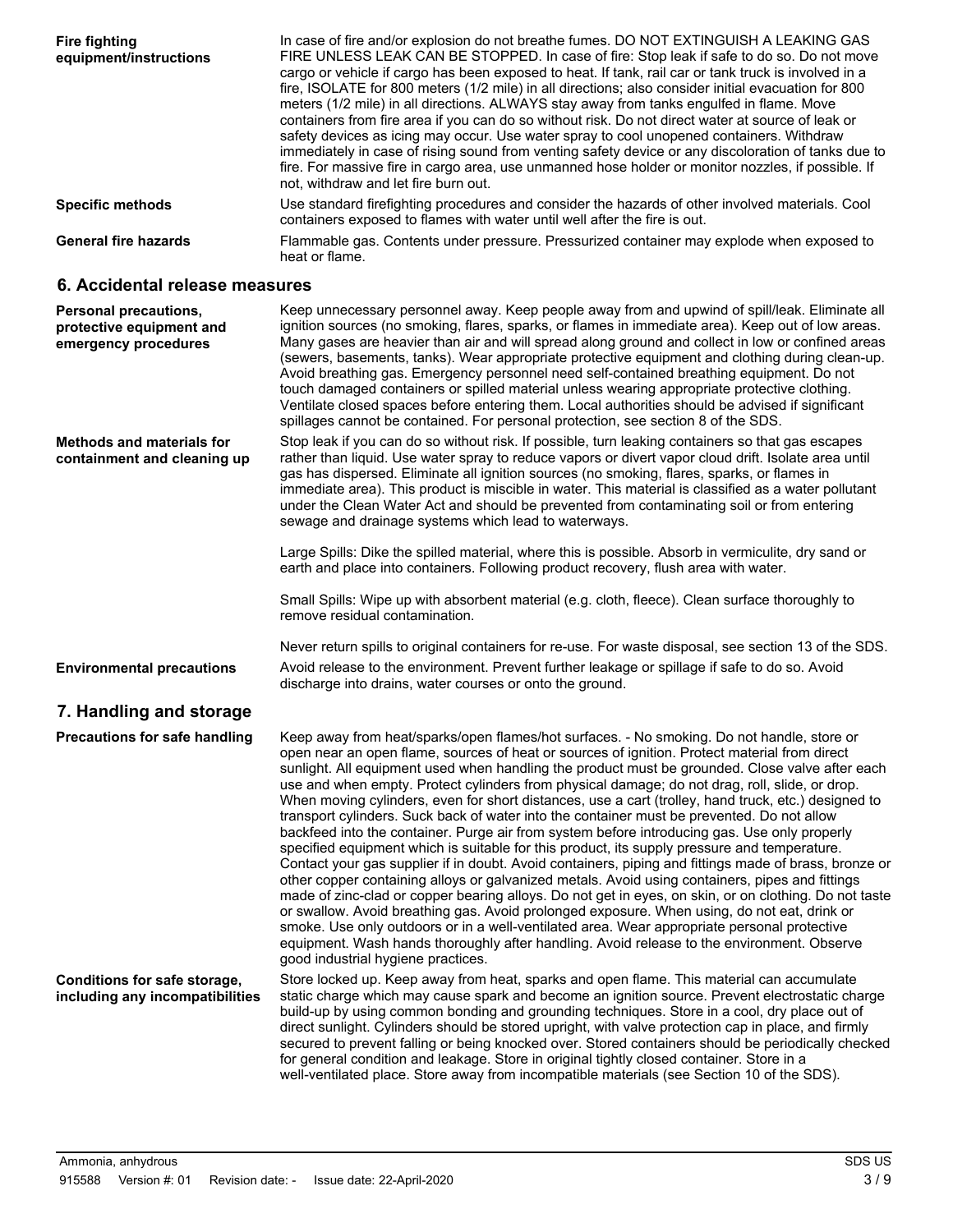## **8. Exposure controls/personal protection**

#### **Occupational exposure limits**

|                   | US. OSHA Table Z-1 Limits for Air Contaminants (29 CFR 1910.1000) |     |
|-------------------|-------------------------------------------------------------------|-----|
| <b>Components</b> | Tvne                                                              | Val |

| <b>Components</b>                                                     | <b>Type</b>                                                                                                                                                                                                                                                                                                                                                                                                                                                                                                                                                                                                             | Value                                                                                                                                                                                                 |
|-----------------------------------------------------------------------|-------------------------------------------------------------------------------------------------------------------------------------------------------------------------------------------------------------------------------------------------------------------------------------------------------------------------------------------------------------------------------------------------------------------------------------------------------------------------------------------------------------------------------------------------------------------------------------------------------------------------|-------------------------------------------------------------------------------------------------------------------------------------------------------------------------------------------------------|
| Ammonia (CAS 7664-41-7)                                               | PEL                                                                                                                                                                                                                                                                                                                                                                                                                                                                                                                                                                                                                     | 35 mg/m3                                                                                                                                                                                              |
|                                                                       |                                                                                                                                                                                                                                                                                                                                                                                                                                                                                                                                                                                                                         | 50 ppm                                                                                                                                                                                                |
| <b>US. ACGIH Threshold Limit Values</b>                               |                                                                                                                                                                                                                                                                                                                                                                                                                                                                                                                                                                                                                         |                                                                                                                                                                                                       |
| <b>Components</b>                                                     | <b>Type</b>                                                                                                                                                                                                                                                                                                                                                                                                                                                                                                                                                                                                             | Value                                                                                                                                                                                                 |
| Ammonia (CAS 7664-41-7)                                               | <b>STEL</b>                                                                                                                                                                                                                                                                                                                                                                                                                                                                                                                                                                                                             | 35 ppm                                                                                                                                                                                                |
|                                                                       | TWA                                                                                                                                                                                                                                                                                                                                                                                                                                                                                                                                                                                                                     | 25 ppm                                                                                                                                                                                                |
| US. NIOSH: Pocket Guide to Chemical Hazards                           |                                                                                                                                                                                                                                                                                                                                                                                                                                                                                                                                                                                                                         |                                                                                                                                                                                                       |
| <b>Components</b>                                                     | <b>Type</b>                                                                                                                                                                                                                                                                                                                                                                                                                                                                                                                                                                                                             | Value                                                                                                                                                                                                 |
| Ammonia (CAS 7664-41-7)                                               | <b>STEL</b>                                                                                                                                                                                                                                                                                                                                                                                                                                                                                                                                                                                                             | $27 \text{ mg/m}$ 3                                                                                                                                                                                   |
|                                                                       |                                                                                                                                                                                                                                                                                                                                                                                                                                                                                                                                                                                                                         | 35 ppm                                                                                                                                                                                                |
|                                                                       | TWA                                                                                                                                                                                                                                                                                                                                                                                                                                                                                                                                                                                                                     | 18 mg/m3                                                                                                                                                                                              |
|                                                                       |                                                                                                                                                                                                                                                                                                                                                                                                                                                                                                                                                                                                                         | 25 ppm                                                                                                                                                                                                |
| <b>Biological limit values</b>                                        | No biological exposure limits noted for the ingredient(s).                                                                                                                                                                                                                                                                                                                                                                                                                                                                                                                                                              |                                                                                                                                                                                                       |
| <b>Exposure guidelines</b>                                            | Follow standard monitoring procedures.                                                                                                                                                                                                                                                                                                                                                                                                                                                                                                                                                                                  |                                                                                                                                                                                                       |
| Appropriate engineering<br>controls                                   | Provide adequate general and local exhaust ventilation. Observe Occupational Exposure Limits<br>and minimize the risk of inhalation. If engineering measures are not sufficient to maintain<br>concentrations below the Occupational Exposure Limit (OEL), suitable respiratory protection must<br>be worn. An eye wash and safety shower must be available in the immediate work area.                                                                                                                                                                                                                                 |                                                                                                                                                                                                       |
| Individual protection measures, such as personal protective equipment |                                                                                                                                                                                                                                                                                                                                                                                                                                                                                                                                                                                                                         |                                                                                                                                                                                                       |
| <b>Eye/face protection</b>                                            |                                                                                                                                                                                                                                                                                                                                                                                                                                                                                                                                                                                                                         | Wear approved, tight fitting indirect vented or non-vented safety goggles where splashing is<br>probable. Use of full face respirator with a canister or cartridge approved for NH3 is best practice. |
| <b>Skin protection</b>                                                |                                                                                                                                                                                                                                                                                                                                                                                                                                                                                                                                                                                                                         |                                                                                                                                                                                                       |
| <b>Hand protection</b>                                                | recommended.                                                                                                                                                                                                                                                                                                                                                                                                                                                                                                                                                                                                            | Suitable gloves can be recommended by the glove supplier. Thermally protective gloves are                                                                                                             |
| <b>Other</b>                                                          |                                                                                                                                                                                                                                                                                                                                                                                                                                                                                                                                                                                                                         | Wear appropriate chemical resistant clothing to prevent any possibility of skin contact.                                                                                                              |
| <b>Respiratory protection</b>                                         | If engineering controls do not maintain airborne concentrations below recommended exposure<br>limits (where applicable) or to an acceptable level (in countries where exposure limits have not<br>been established), an approved respirator must be worn. Selection and use of respiratory<br>protective equipment should be in accordance with OSHA General Industry Standard 29 CFR<br>1910.134; or in Canada with CSA Standard Z94.4. Respirator type: Chemical respirator with<br>specific cartridge and full facepiece providing protection against the compound of concern. Seek<br>advice from local supervisor. |                                                                                                                                                                                                       |
| <b>Thermal hazards</b>                                                | Wear appropriate thermal protective clothing, when necessary.                                                                                                                                                                                                                                                                                                                                                                                                                                                                                                                                                           |                                                                                                                                                                                                       |
| <b>General hygiene</b><br>considerations                              | drink or smoke. Wash hands after handling.                                                                                                                                                                                                                                                                                                                                                                                                                                                                                                                                                                              | Handle in accordance with good industrial hygiene and safety practice. When using, do not eat,                                                                                                        |

## **9. Physical and chemical properties**

| <b>Physical state</b>                      | Gas compressed, liquefied.               |
|--------------------------------------------|------------------------------------------|
| Form                                       | Compressed liquefied gas.                |
| Color                                      | Colorless.                               |
| Odor                                       | Pungent. Irritating.                     |
| Odor threshold                             | 5 ppm                                    |
| рH                                         | 11.7 approximate (1% aqueous solution)   |
| Melting point/freezing point               | $-30.82$ °F ( $-34.9$ °C) (20% solution) |
| Initial boiling point and boiling<br>range | $-28.1$ °F (-33.4 °C)                    |
| Flash point                                | Not available.                           |
| <b>Evaporation rate</b>                    | Not available.                           |

Ammonia, anhydrous SDS US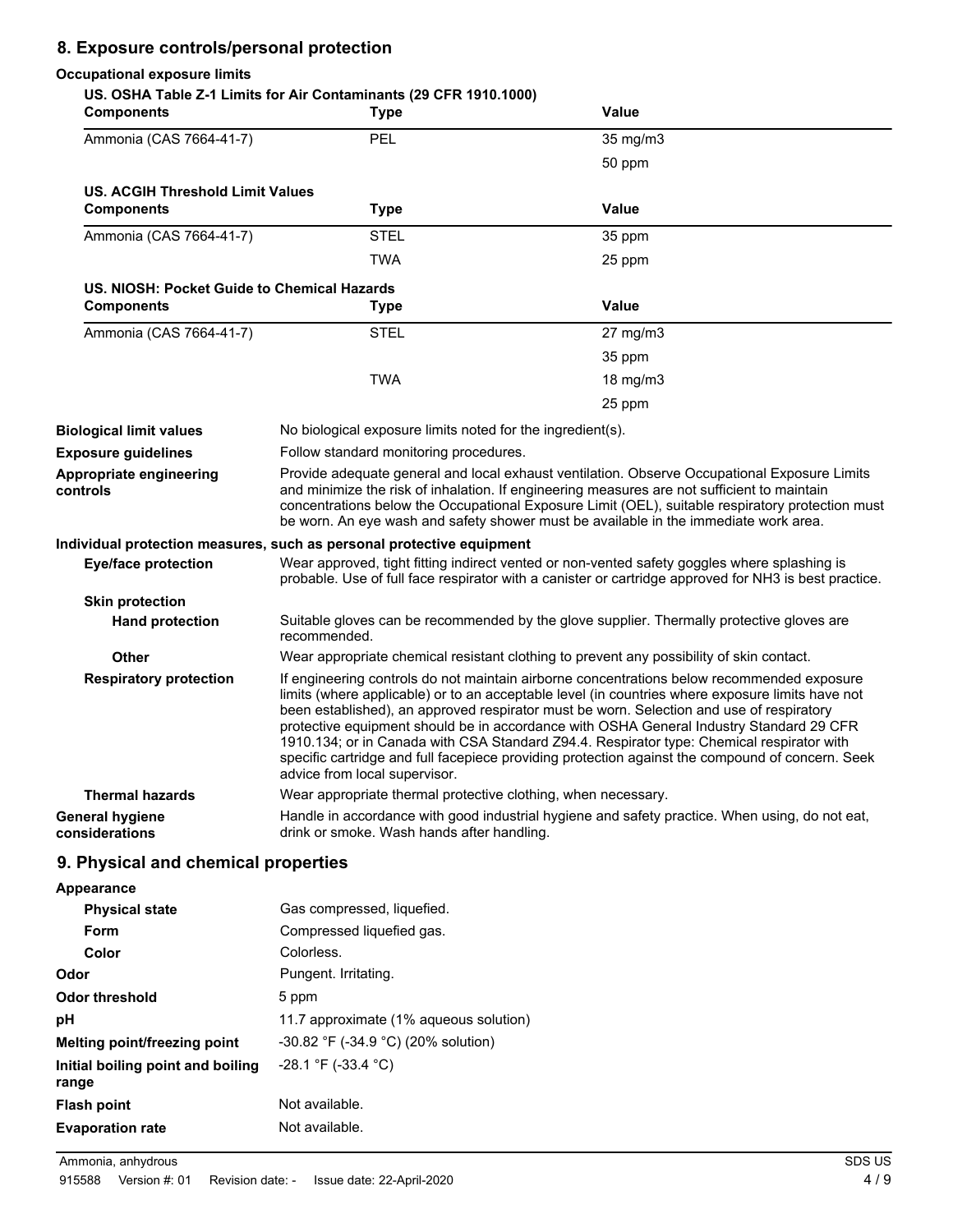| Flammability (solid, gas)                         | Flammable gas.                                                                                                                                                                   |
|---------------------------------------------------|----------------------------------------------------------------------------------------------------------------------------------------------------------------------------------|
| Upper/lower flammability or explosive limits      |                                                                                                                                                                                  |
| <b>Flammability limit - lower</b><br>(%)          | $16\%$                                                                                                                                                                           |
| <b>Flammability limit - upper</b><br>$(\%)$       | 28 %                                                                                                                                                                             |
| Explosive limit - lower (%)                       | Not available.                                                                                                                                                                   |
| Explosive limit - upper (%)                       | Not available.                                                                                                                                                                   |
| Vapor pressure                                    | 124 psi @ 20 °C (68 °F)                                                                                                                                                          |
| <b>Vapor density</b>                              | $0.6$ @ $0^{\circ}$ C (Air = 1)                                                                                                                                                  |
| <b>Relative density</b>                           | 0.633 @ 4 °C (Water=1)                                                                                                                                                           |
| Solubility(ies)                                   |                                                                                                                                                                                  |
| <b>Solubility (water)</b>                         | 34 % @ 20 °C                                                                                                                                                                     |
| <b>Partition coefficient</b><br>(n-octanol/water) | Not available.                                                                                                                                                                   |
| <b>Auto-ignition temperature</b>                  | 1203.8 °F (651 °C)                                                                                                                                                               |
| <b>Decomposition temperature</b>                  | Not available.                                                                                                                                                                   |
| <b>Viscosity</b>                                  | 0.27 cP @ -34 °C                                                                                                                                                                 |
| <b>Other information</b>                          |                                                                                                                                                                                  |
| <b>Bulk density</b>                               | 620 kg/m <sup>3</sup> @ 16 °C                                                                                                                                                    |
| <b>Explosive properties</b>                       | May form explosive mixtures with air.                                                                                                                                            |
| <b>Molecular formula</b>                          | $N-H3$                                                                                                                                                                           |
| Molecular weight                                  | 17.03 g/mol                                                                                                                                                                      |
| <b>Oxidizing properties</b>                       | Not oxidizing.                                                                                                                                                                   |
| <b>Percent volatile</b>                           | 100 %                                                                                                                                                                            |
| 10. Stability and reactivity                      |                                                                                                                                                                                  |
| <b>Reactivity</b>                                 | Contact with acids will cause evolution of heat.                                                                                                                                 |
| <b>Chemical stability</b>                         | Stable under normal temperature conditions and recommended use.                                                                                                                  |
| <b>Possibility of hazardous</b><br>reactions      | May react with evolution of heat on contact with water. Hazardous polymerization does not occur.                                                                                 |
| <b>Conditions to avoid</b>                        | Heat, sparks, flames, elevated temperatures. Heat may cause the containers to explode. May form<br>explosive mixtures with air. Contact with acids will cause evolution of heat. |
| Incompatible materials                            | Acids. Halogens. Oxidizing agents. Mercury, silver oxide or hypochlorite can form explosive<br>compounds. Zinc.                                                                  |
| <b>Hazardous decomposition</b>                    | Upon decomposition, this product may yield poisonous gases including oxides of nitrogen,                                                                                         |

## **11. Toxicological information**

#### **Information on likely routes of exposure**

| <b>Inhalation</b>                                                                  | Toxic if inhaled.                                                                                                                                                                                                     |
|------------------------------------------------------------------------------------|-----------------------------------------------------------------------------------------------------------------------------------------------------------------------------------------------------------------------|
| <b>Skin contact</b>                                                                | Causes severe skin burns.                                                                                                                                                                                             |
| Eye contact                                                                        | Causes serious eve damage.                                                                                                                                                                                            |
| Ingestion                                                                          | Causes digestive tract burns. Harmful if swallowed.                                                                                                                                                                   |
| Symptoms related to the<br>physical, chemical and<br>toxicological characteristics | Burning pain and severe corrosive skin damage. Causes serious eye damage. Symptoms may<br>include stinging, tearing, redness, swelling, and blurred vision. Permanent eye damage including<br>blindness could result. |

contact with certain metals, such as nickel.

#### **Information on toxicological effects**

**products**

Acute toxicity **Toxic if inhaled. Harmful if swallowed. Contact with liquefied gas can cause damage (frostbite)** due to rapid evaporative cooling.

hydrogen gas and ammonia. Decomposition temperature may be lowered to 575 °F (302 °C) by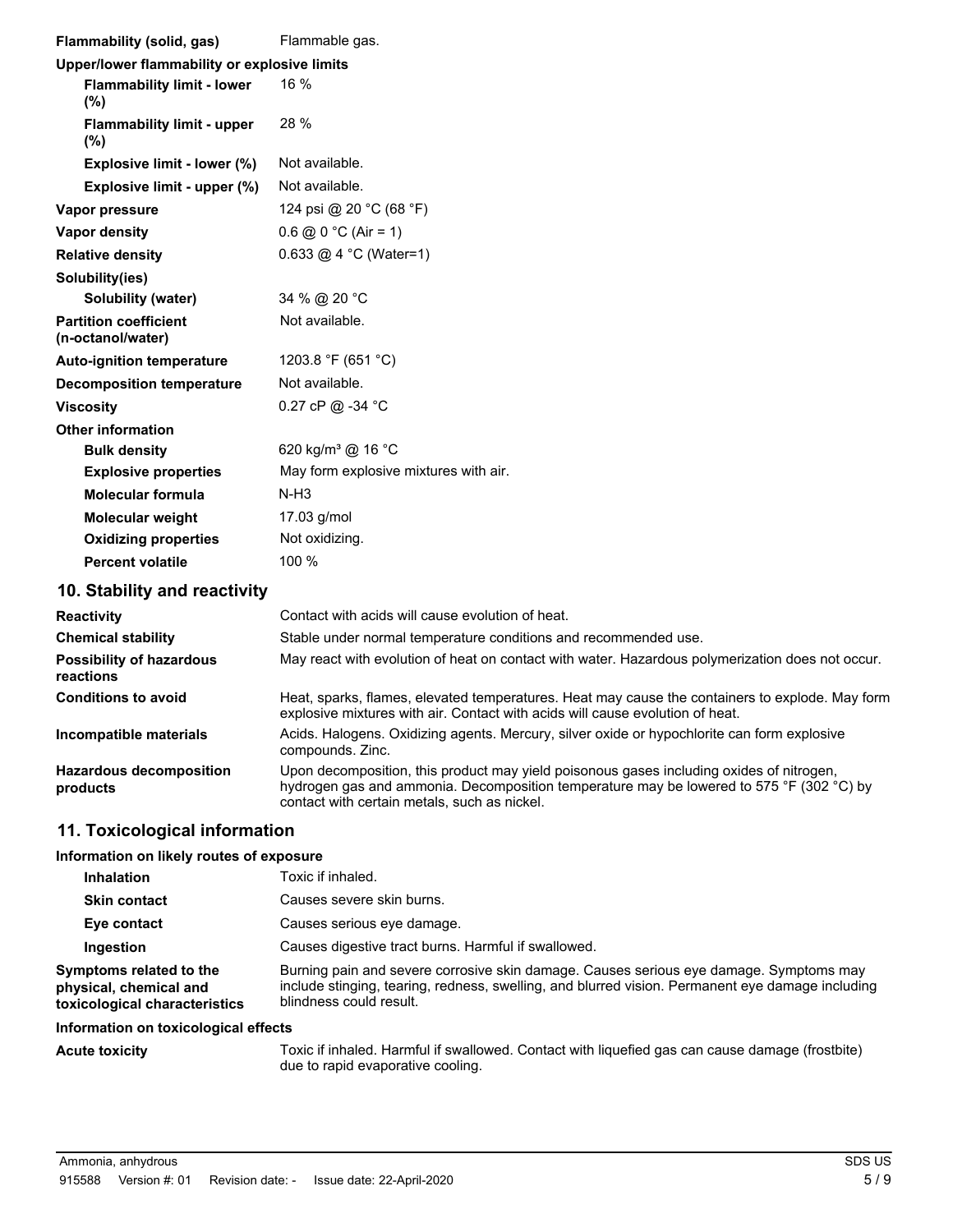| <b>Components</b>                                     | <b>Species</b>                                                                                                      | <b>Test Results</b>                                                                         |  |
|-------------------------------------------------------|---------------------------------------------------------------------------------------------------------------------|---------------------------------------------------------------------------------------------|--|
| Ammonia (CAS 7664-41-7)                               |                                                                                                                     |                                                                                             |  |
| <b>Acute</b>                                          |                                                                                                                     |                                                                                             |  |
| <b>Inhalation</b>                                     |                                                                                                                     |                                                                                             |  |
| <b>LC50</b>                                           | Rat                                                                                                                 | 5.1 mg/l, 1 Hours                                                                           |  |
| Oral                                                  |                                                                                                                     |                                                                                             |  |
| LD50                                                  | Rat                                                                                                                 | 350 mg/kg as Ammonium hydroxide                                                             |  |
| <b>Skin corrosion/irritation</b>                      | Causes severe skin burns. Contact with liquefied gas might cause frostbite, in some cases with<br>tissue damage.    |                                                                                             |  |
| Serious eye damage/eye<br>irritation                  | Causes serious eye damage. Direct contact with liquefied gas may cause eye damage from<br>frostbite.                |                                                                                             |  |
| Respiratory or skin sensitization                     |                                                                                                                     |                                                                                             |  |
| <b>Respiratory sensitization</b>                      | Not a respiratory sensitizer.                                                                                       |                                                                                             |  |
| <b>Skin sensitization</b>                             | This product is not expected to cause skin sensitization.                                                           |                                                                                             |  |
| Germ cell mutagenicity                                | No data available to indicate product or any components present at greater than 0.1% are<br>mutagenic or genotoxic. |                                                                                             |  |
| Carcinogenicity                                       | This product is not classified as a carcinogen.                                                                     |                                                                                             |  |
|                                                       | IARC Monographs. Overall Evaluation of Carcinogenicity                                                              |                                                                                             |  |
| Not listed.                                           |                                                                                                                     |                                                                                             |  |
| <b>NTP Report on Carcinogens</b>                      |                                                                                                                     |                                                                                             |  |
| Not listed.                                           |                                                                                                                     |                                                                                             |  |
| Not listed.                                           | OSHA Specifically Regulated Substances (29 CFR 1910.1001-1053)                                                      |                                                                                             |  |
| <b>Reproductive toxicity</b>                          | This product is not expected to cause reproductive or developmental effects.                                        |                                                                                             |  |
| Specific target organ toxicity -                      | Not classified.                                                                                                     |                                                                                             |  |
| single exposure                                       |                                                                                                                     |                                                                                             |  |
| Specific target organ toxicity -<br>repeated exposure | Not classified.                                                                                                     |                                                                                             |  |
| <b>Aspiration hazard</b>                              | Not likely, due to the form of the product.                                                                         |                                                                                             |  |
| <b>Chronic effects</b>                                | Prolonged inhalation may be harmful.                                                                                |                                                                                             |  |
| <b>Further information</b>                            | exposure.                                                                                                           | Be aware that symptoms of lung edema (shortness of breath) may develop up to 24 hours after |  |
|                                                       |                                                                                                                     |                                                                                             |  |

# **12. Ecological information**

| <b>Ecotoxicity</b>               |                                                                                                                                                                                                                                                                                                                                                   | Very toxic to aquatic life.                  |                                                                                              |  |
|----------------------------------|---------------------------------------------------------------------------------------------------------------------------------------------------------------------------------------------------------------------------------------------------------------------------------------------------------------------------------------------------|----------------------------------------------|----------------------------------------------------------------------------------------------|--|
| <b>Components</b>                | <b>Species</b>                                                                                                                                                                                                                                                                                                                                    |                                              | <b>Test Results</b>                                                                          |  |
| Ammonia (CAS 7664-41-7)          |                                                                                                                                                                                                                                                                                                                                                   |                                              |                                                                                              |  |
| <b>Aquatic</b>                   |                                                                                                                                                                                                                                                                                                                                                   |                                              |                                                                                              |  |
| Fish                             | LC50                                                                                                                                                                                                                                                                                                                                              | Chinook salmon (Oncorhynchus<br>tshawytscha) | $0.43 - 0.47$ mg/l, 96 hours                                                                 |  |
| Persistence and degradability    | No data is available on the degradability of this product.                                                                                                                                                                                                                                                                                        |                                              |                                                                                              |  |
| <b>Bioaccumulative potential</b> | No data available.                                                                                                                                                                                                                                                                                                                                |                                              |                                                                                              |  |
| Mobility in soil                 | This product is miscible in water.                                                                                                                                                                                                                                                                                                                |                                              |                                                                                              |  |
| Other adverse effects            | No other adverse environmental effects (e.g. ozone depletion, photochemical ozone creation<br>potential, endocrine disruption, global warming potential) are expected from this component.                                                                                                                                                        |                                              |                                                                                              |  |
| 13. Disposal considerations      |                                                                                                                                                                                                                                                                                                                                                   |                                              |                                                                                              |  |
| <b>Disposal instructions</b>     | Collect and reclaim or dispose in sealed containers at licensed waste disposal site. Do not allow<br>this material to drain into sewers/water supplies. Do not contaminate ponds, waterways or ditches<br>with chemical or used container. Dispose of contents/container in accordance with<br>local/regional/national/international regulations. |                                              |                                                                                              |  |
| Local disposal regulations       | Dispose in accordance with all applicable regulations.                                                                                                                                                                                                                                                                                            |                                              |                                                                                              |  |
| Hazardous waste code             | disposal company.                                                                                                                                                                                                                                                                                                                                 |                                              | The waste code should be assigned in discussion between the user, the producer and the waste |  |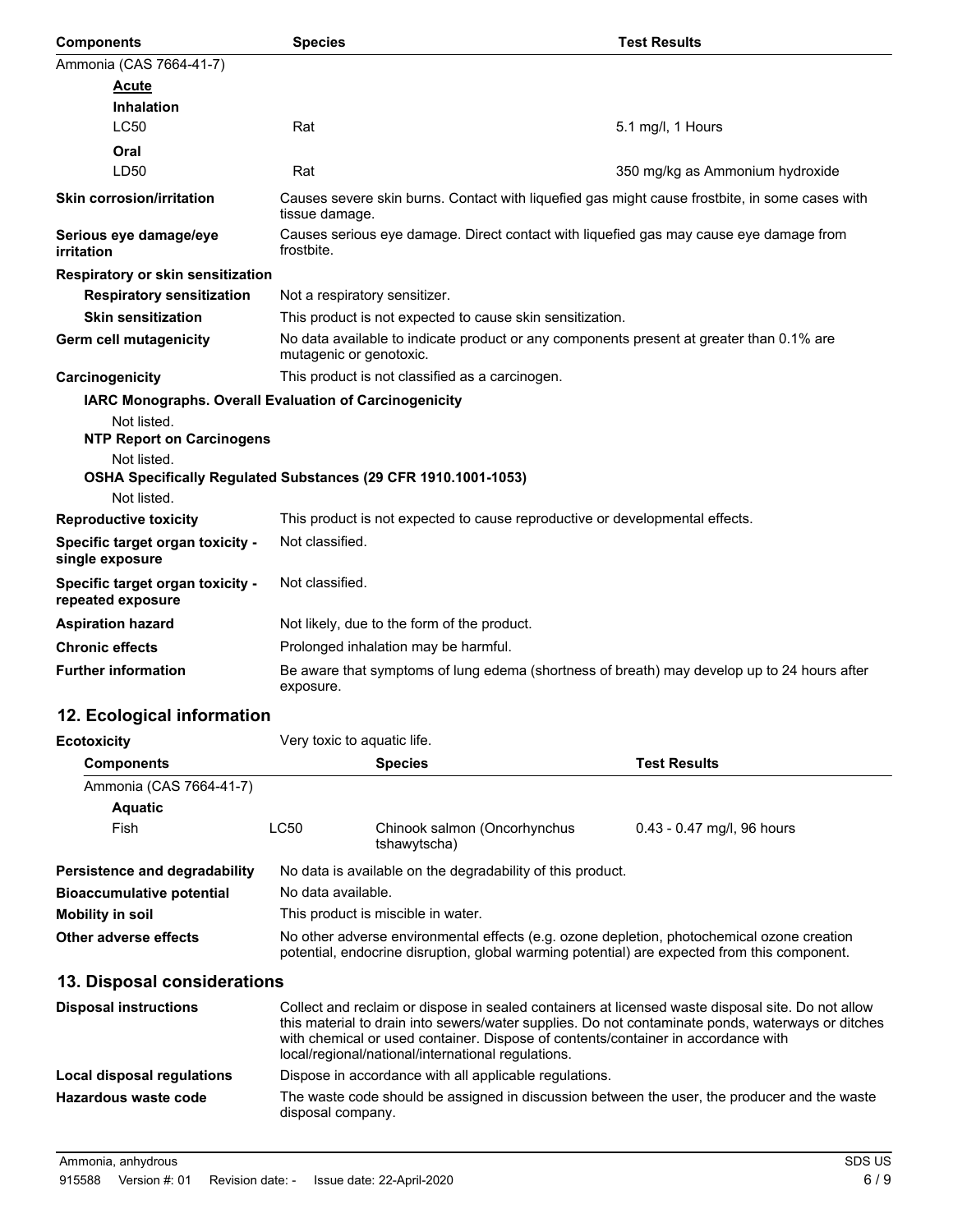**Waste from residues / unused products**

Dispose of in accordance with all applicable regulations. Empty containers or liners may retain some product residues. This material and its container must be disposed of in a safe manner.

**Contaminated packaging**

Since emptied containers may retain product residue, follow label warnings even after container is emptied. Empty containers should be taken to an approved waste handling site for recycling or disposal.

### **14. Transport information**

#### **DOT**

| UN number                                                                             | <b>UN1005</b>                                                                                                                                                                                                                                                                                                                                                                                                                                                                                                                                                                                                                                                                            |
|---------------------------------------------------------------------------------------|------------------------------------------------------------------------------------------------------------------------------------------------------------------------------------------------------------------------------------------------------------------------------------------------------------------------------------------------------------------------------------------------------------------------------------------------------------------------------------------------------------------------------------------------------------------------------------------------------------------------------------------------------------------------------------------|
| UN proper shipping name<br><b>Transport hazard class(es)</b>                          | Ammonia, anhydrous                                                                                                                                                                                                                                                                                                                                                                                                                                                                                                                                                                                                                                                                       |
| <b>Class</b>                                                                          | 2.2                                                                                                                                                                                                                                                                                                                                                                                                                                                                                                                                                                                                                                                                                      |
| <b>Subsidiary risk</b>                                                                |                                                                                                                                                                                                                                                                                                                                                                                                                                                                                                                                                                                                                                                                                          |
| Label(s)                                                                              | 2.2                                                                                                                                                                                                                                                                                                                                                                                                                                                                                                                                                                                                                                                                                      |
| Packing group<br><b>Environmental hazards</b>                                         | Not available.                                                                                                                                                                                                                                                                                                                                                                                                                                                                                                                                                                                                                                                                           |
| <b>Marine pollutant</b>                                                               | Yes                                                                                                                                                                                                                                                                                                                                                                                                                                                                                                                                                                                                                                                                                      |
|                                                                                       | Special precautions for user Read safety instructions, SDS and emergency procedures before handling.                                                                                                                                                                                                                                                                                                                                                                                                                                                                                                                                                                                     |
| <b>Special provisions</b>                                                             | 13, T50                                                                                                                                                                                                                                                                                                                                                                                                                                                                                                                                                                                                                                                                                  |
| <b>Packaging exceptions</b>                                                           | None                                                                                                                                                                                                                                                                                                                                                                                                                                                                                                                                                                                                                                                                                     |
| Packaging non bulk                                                                    | 304                                                                                                                                                                                                                                                                                                                                                                                                                                                                                                                                                                                                                                                                                      |
| <b>Packaging bulk</b>                                                                 | 314, 315                                                                                                                                                                                                                                                                                                                                                                                                                                                                                                                                                                                                                                                                                 |
| <b>IATA</b>                                                                           |                                                                                                                                                                                                                                                                                                                                                                                                                                                                                                                                                                                                                                                                                          |
| UN number                                                                             | <b>UN1005</b>                                                                                                                                                                                                                                                                                                                                                                                                                                                                                                                                                                                                                                                                            |
| UN proper shipping name                                                               | Ammonia, anhydrous                                                                                                                                                                                                                                                                                                                                                                                                                                                                                                                                                                                                                                                                       |
| <b>Transport hazard class(es)</b>                                                     |                                                                                                                                                                                                                                                                                                                                                                                                                                                                                                                                                                                                                                                                                          |
| <b>Class</b>                                                                          | Forbidden                                                                                                                                                                                                                                                                                                                                                                                                                                                                                                                                                                                                                                                                                |
| <b>Subsidiary risk</b>                                                                | Forbidden                                                                                                                                                                                                                                                                                                                                                                                                                                                                                                                                                                                                                                                                                |
| Packing group                                                                         | Not available.                                                                                                                                                                                                                                                                                                                                                                                                                                                                                                                                                                                                                                                                           |
| <b>Environmental hazards</b>                                                          | Yes.                                                                                                                                                                                                                                                                                                                                                                                                                                                                                                                                                                                                                                                                                     |
| <b>ERG Code</b>                                                                       | 2CP                                                                                                                                                                                                                                                                                                                                                                                                                                                                                                                                                                                                                                                                                      |
|                                                                                       | Special precautions for user Passenger and Cargo Aircraft Quantity limitation: Forbidden.                                                                                                                                                                                                                                                                                                                                                                                                                                                                                                                                                                                                |
| <b>IMDG</b>                                                                           |                                                                                                                                                                                                                                                                                                                                                                                                                                                                                                                                                                                                                                                                                          |
| <b>UN number</b>                                                                      | <b>UN1005</b>                                                                                                                                                                                                                                                                                                                                                                                                                                                                                                                                                                                                                                                                            |
| UN proper shipping name                                                               | AMMONIA, ANHYDROUS                                                                                                                                                                                                                                                                                                                                                                                                                                                                                                                                                                                                                                                                       |
| <b>Transport hazard class(es)</b>                                                     |                                                                                                                                                                                                                                                                                                                                                                                                                                                                                                                                                                                                                                                                                          |
| <b>Class</b>                                                                          | 2.3                                                                                                                                                                                                                                                                                                                                                                                                                                                                                                                                                                                                                                                                                      |
| <b>Subsidiary risk</b>                                                                | 8                                                                                                                                                                                                                                                                                                                                                                                                                                                                                                                                                                                                                                                                                        |
| Packing group                                                                         | Not available.                                                                                                                                                                                                                                                                                                                                                                                                                                                                                                                                                                                                                                                                           |
| <b>Environmental hazards</b>                                                          |                                                                                                                                                                                                                                                                                                                                                                                                                                                                                                                                                                                                                                                                                          |
| <b>Marine pollutant</b>                                                               | Yes                                                                                                                                                                                                                                                                                                                                                                                                                                                                                                                                                                                                                                                                                      |
| EmS                                                                                   | $F-C. S-U$                                                                                                                                                                                                                                                                                                                                                                                                                                                                                                                                                                                                                                                                               |
|                                                                                       | Special precautions for user Read safety instructions, SDS and emergency procedures before handling.                                                                                                                                                                                                                                                                                                                                                                                                                                                                                                                                                                                     |
| Transport in bulk according to<br>Annex II of MARPOL 73/78 and<br>the <b>IBC</b> Code | Not applicable.                                                                                                                                                                                                                                                                                                                                                                                                                                                                                                                                                                                                                                                                          |
| <b>General information</b>                                                            | IMDG Regulated Marine Pollutant. DOT Regulated Marine Pollutant. Avoid transport on vehicles<br>where the load space is not separated from the driver's compartment. Ensure vehicle driver is<br>aware of the potential hazards of the load and knows what to do in the event of an accident or an<br>emergency. Before transporting product containers: Ensure that containers are firmly secured.<br>Ensure cylinder valve is closed and not leaking. Ensure valve outlet cap nut or plug (where<br>provided) is correctly fitted. Ensure valve protection device (where provided) is correctly fitted.<br>Ensure adequate ventilation. Ensure compliance with applicable regulations. |
| 15. Regulatory information                                                            |                                                                                                                                                                                                                                                                                                                                                                                                                                                                                                                                                                                                                                                                                          |
| <b>US federal regulations</b>                                                         | This product is a "Hazardous Chemical" as defined by the OSHA Hazard Communication<br>Standard, 29 CFR 1910.1200.                                                                                                                                                                                                                                                                                                                                                                                                                                                                                                                                                                        |
|                                                                                       | TSCA Section 12(b) Export Notification (40 CFR 707, Subpt. D)                                                                                                                                                                                                                                                                                                                                                                                                                                                                                                                                                                                                                            |
| Not regulated.                                                                        |                                                                                                                                                                                                                                                                                                                                                                                                                                                                                                                                                                                                                                                                                          |
|                                                                                       | <b>CERCLA Hazardous Substance List (40 CFR 302.4)</b>                                                                                                                                                                                                                                                                                                                                                                                                                                                                                                                                                                                                                                    |
| Ammonia (CAS 7664-41-7)                                                               | Listed.                                                                                                                                                                                                                                                                                                                                                                                                                                                                                                                                                                                                                                                                                  |
|                                                                                       |                                                                                                                                                                                                                                                                                                                                                                                                                                                                                                                                                                                                                                                                                          |
| Ammonia, anhydrous                                                                    | SDS US                                                                                                                                                                                                                                                                                                                                                                                                                                                                                                                                                                                                                                                                                   |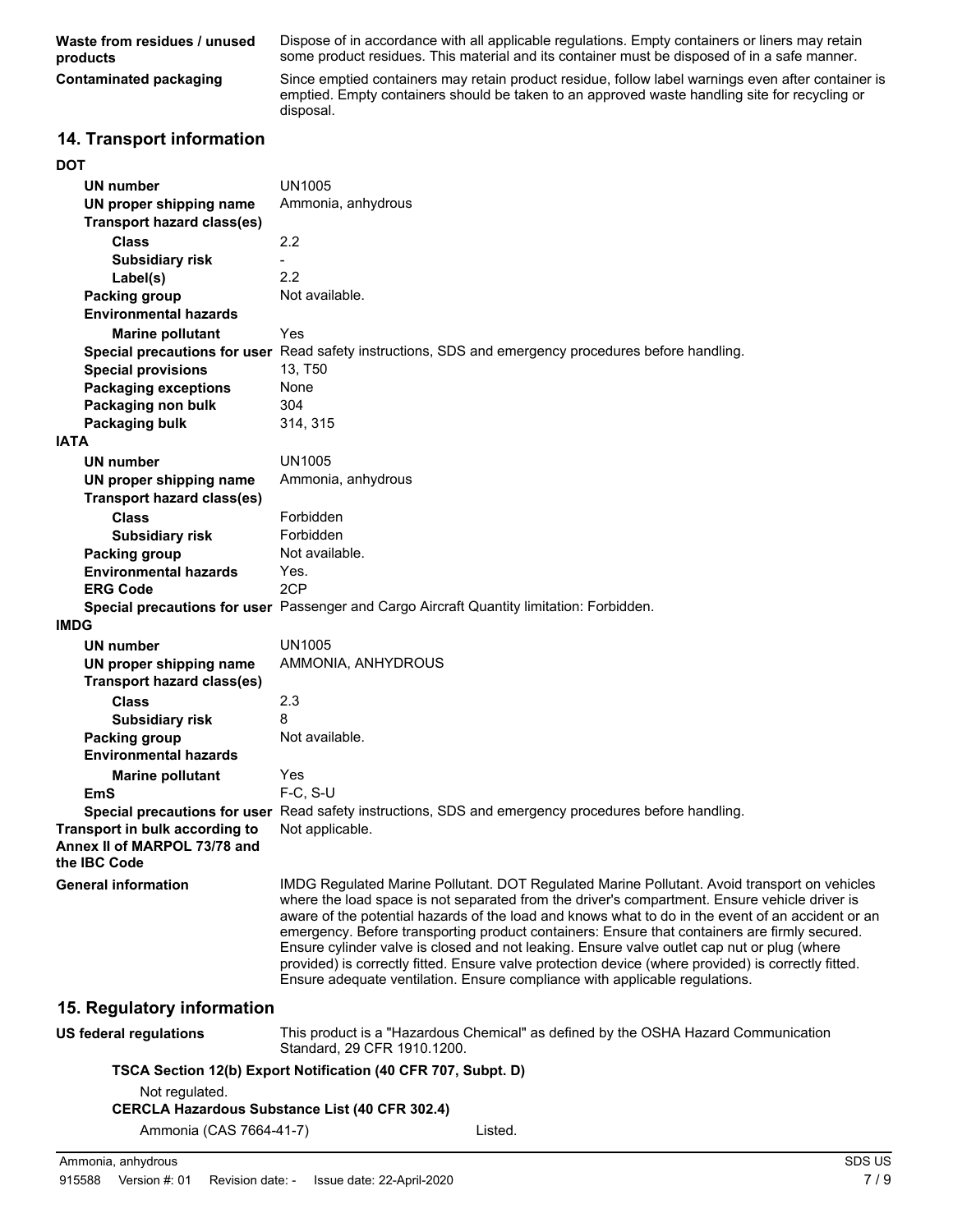| <b>SARA 304 Emergency release notification</b><br>AMMONIA (CAS 7664-41-7)                                                     |                       |                                                                                                                | <b>100 LBS</b>                                                                                                                                                                                        |                                                                                                                  |                                                                   |
|-------------------------------------------------------------------------------------------------------------------------------|-----------------------|----------------------------------------------------------------------------------------------------------------|-------------------------------------------------------------------------------------------------------------------------------------------------------------------------------------------------------|------------------------------------------------------------------------------------------------------------------|-------------------------------------------------------------------|
| OSHA Specifically Regulated Substances (29 CFR 1910.1001-1053)<br>Not listed.                                                 |                       |                                                                                                                |                                                                                                                                                                                                       |                                                                                                                  |                                                                   |
| <b>Toxic Substances Control Act (TSCA)</b>                                                                                    |                       |                                                                                                                | "inactive".                                                                                                                                                                                           | This substance is not on the TSCA 8(b) inventory or is designated                                                |                                                                   |
| Superfund Amendments and Reauthorization Act of 1986 (SARA)                                                                   |                       |                                                                                                                |                                                                                                                                                                                                       |                                                                                                                  |                                                                   |
| <b>SARA 302 Extremely hazardous substance</b>                                                                                 |                       |                                                                                                                |                                                                                                                                                                                                       |                                                                                                                  |                                                                   |
| <b>Chemical name</b>                                                                                                          | <b>CAS number</b>     | Reportable<br>quantity<br>(pounds)                                                                             | <b>Threshold</b><br>planning quantity<br>(pounds)                                                                                                                                                     | <b>Threshold</b><br>planning quantity,<br>lower value<br>(pounds)                                                | <b>Threshold</b><br>planning quantity,<br>upper value<br>(pounds) |
| Ammonia                                                                                                                       | 7664-41-7             | 100                                                                                                            | 500                                                                                                                                                                                                   |                                                                                                                  |                                                                   |
| SARA 311/312 Hazardous<br>chemical                                                                                            | Yes                   |                                                                                                                |                                                                                                                                                                                                       |                                                                                                                  |                                                                   |
| <b>Classified hazard</b><br>categories                                                                                        | Gas under pressure    | Acute toxicity (any route of exposure)<br>Skin corrosion or irritation<br>Serious eye damage or eye irritation | Flammable (gases, aerosols, liquids, or solids)                                                                                                                                                       |                                                                                                                  |                                                                   |
| SARA 313 (TRI reporting)                                                                                                      |                       |                                                                                                                |                                                                                                                                                                                                       |                                                                                                                  |                                                                   |
| <b>Chemical name</b>                                                                                                          |                       |                                                                                                                | <b>CAS number</b>                                                                                                                                                                                     | % by wt.                                                                                                         |                                                                   |
| Ammonia                                                                                                                       |                       |                                                                                                                | 7664-41-7                                                                                                                                                                                             | 99-99.8                                                                                                          |                                                                   |
| <b>Other federal regulations</b>                                                                                              |                       |                                                                                                                |                                                                                                                                                                                                       |                                                                                                                  |                                                                   |
| Clean Air Act (CAA) Section 112 Hazardous Air Pollutants (HAPs) List                                                          |                       |                                                                                                                |                                                                                                                                                                                                       |                                                                                                                  |                                                                   |
| Not regulated.<br>Clean Air Act (CAA) Section 112(r) Accidental Release Prevention (40 CFR 68.130)<br>Ammonia (CAS 7664-41-7) |                       |                                                                                                                |                                                                                                                                                                                                       |                                                                                                                  |                                                                   |
| <b>Clean Water Act (CWA)</b><br><b>Section 112(r) (40 CFR</b><br>68.130)                                                      | Hazardous substance   |                                                                                                                |                                                                                                                                                                                                       |                                                                                                                  |                                                                   |
| <b>Safe Drinking Water Act</b><br>(SDWA)                                                                                      | Not regulated.        |                                                                                                                |                                                                                                                                                                                                       |                                                                                                                  |                                                                   |
| <b>US state regulations</b>                                                                                                   |                       | defects or other reproductive harm.                                                                            |                                                                                                                                                                                                       | This product does not contain a chemical known to the State of California to cause cancer, birth                 |                                                                   |
| US. Massachusetts RTK - Substance List                                                                                        |                       |                                                                                                                |                                                                                                                                                                                                       |                                                                                                                  |                                                                   |
| Ammonia (CAS 7664-41-7)<br>US. New Jersey Worker and Community Right-to-Know Act<br>Ammonia (CAS 7664-41-7)                   |                       |                                                                                                                |                                                                                                                                                                                                       |                                                                                                                  |                                                                   |
| US. Pennsylvania Worker and Community Right-to-Know Law<br>Ammonia (CAS 7664-41-7)                                            |                       |                                                                                                                |                                                                                                                                                                                                       |                                                                                                                  |                                                                   |
| US. Rhode Island RTK                                                                                                          |                       |                                                                                                                |                                                                                                                                                                                                       |                                                                                                                  |                                                                   |
| Ammonia (CAS 7664-41-7)                                                                                                       |                       |                                                                                                                |                                                                                                                                                                                                       |                                                                                                                  |                                                                   |
| <b>California Proposition 65</b><br>more information go to www.P65Warnings.ca.gov.                                            |                       |                                                                                                                | California Safe Drinking Water and Toxic Enforcement Act of 1986 (Proposition 65): This material<br>is not known to contain any chemicals currently listed as carcinogens or reproductive toxins. For |                                                                                                                  |                                                                   |
| subd. $(a)$                                                                                                                   |                       |                                                                                                                |                                                                                                                                                                                                       | US. California. Candidate Chemicals List. Safer Consumer Products Regulations (Cal. Code Regs, tit. 22, 69502.3, |                                                                   |
| Ammonia (CAS 7664-41-7)                                                                                                       |                       |                                                                                                                |                                                                                                                                                                                                       |                                                                                                                  |                                                                   |
| <b>International Inventories</b>                                                                                              |                       |                                                                                                                |                                                                                                                                                                                                       |                                                                                                                  |                                                                   |
| Country(s) or region                                                                                                          | <b>Inventory name</b> |                                                                                                                |                                                                                                                                                                                                       |                                                                                                                  | On inventory (yes/no)*                                            |
| Australia                                                                                                                     |                       |                                                                                                                | Australian Inventory of Chemical Substances (AICS)                                                                                                                                                    |                                                                                                                  | Yes                                                               |
| Canada                                                                                                                        |                       | Domestic Substances List (DSL)                                                                                 |                                                                                                                                                                                                       |                                                                                                                  | Yes                                                               |
| Canada                                                                                                                        |                       | Non-Domestic Substances List (NDSL)                                                                            |                                                                                                                                                                                                       |                                                                                                                  | No.                                                               |
| China                                                                                                                         |                       |                                                                                                                | Inventory of Existing Chemical Substances in China (IECSC)                                                                                                                                            |                                                                                                                  | Yes                                                               |
|                                                                                                                               |                       |                                                                                                                |                                                                                                                                                                                                       |                                                                                                                  | SDS US                                                            |
| Ammonia, anhydrous                                                                                                            |                       |                                                                                                                |                                                                                                                                                                                                       |                                                                                                                  |                                                                   |